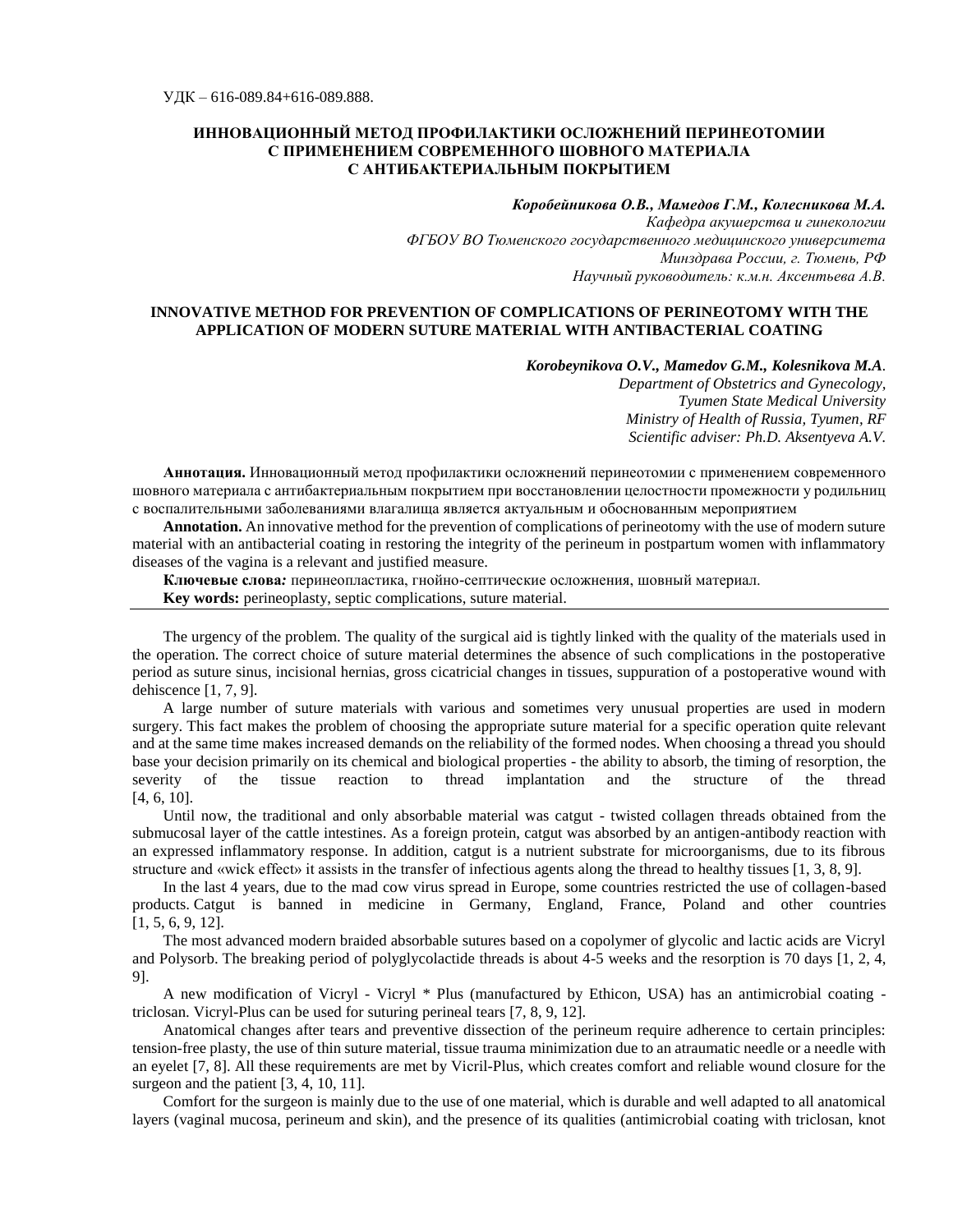quality). Comfort for the postpartum woman is because there is no need to remove stitches in the postpartum period for intradermal stitching.

Aim: The purpose of this work was the use of Vicril-Plus suture material in the restoration of perineal tissue in women with nonspecific colpitis.

Materials and methods: A total of 33 puerperas were examined, after urgent birth through the vaginal birth canal, complicated by perineal rupture (9 patients), as well as perineo- or episiotomy (24 patients). Indications for perineo- and episiotomy were perineal rupture. Examination revealed nonspecific vaginitis in all patients.

Observations and studies were carried out from 2007-2015 in the obstetric department of the Perinatal Medical Center of Tyumen, 1 month after giving birth, the patients were examined in the multidisciplinary clinic of the Tyumen State Medical University (Tyumen, Russian Federation). In the postoperative period, the presence and frequency of complications, the number of hospital stay days after surgery and the condition of the skin wound were assessed.

Results: In all the examined patients, there was no postoperative suppuration of the skin wound, no inconsistency of the perineal suture. The hospital stay averaged  $4.5 \pm 0.7$  days.

Examination of the skin wound of the perineum 1 month after childbirth revealed no inconsistency of the suture of the perineum, rough skin scars, and other complications.

Conclusion: The introduction of the modern suture material Viсril-Plus with an antimicrobial coating in restoring the integrity of women in puerperas with inflammatory diseases of the vagina is a relevant and justified measure.

#### **Список литературы**

1. Егиев В.Н. Шовные материалы в хирургии и гинекологии // Вестник Российской ассоциации акушеровгинекологов. – 1995. - №3. – С. 70-83.

2. Винокурова Е.А. Использование шовного материала «Викрил» при операции кесарева сечения // Научный вестник Тюменской медицинской академии. – 2002. - №7-8. - С.23.

3. Винокурова Е.А., Семенова Е.Ю., Ибрагимов Ф.Ю., Пустынников А.В. Первый опыт применения 2 октилцианоакрилового клея для закрытия кожи и предотвращения раневой инфекции в оперативной гинекологии г. Тюмени //Медицинская наука и образование Урала. 2007. Т. 8. № 4 (48). С. 13-14.

4. Винокурова Е.А., Баранов В.Н., Полякова В.А., Кукарская И.И., Карабинская Е.В., Карымова Р.Р. Клиническое значение применения лазерной пунктуры при психоэмоциональных расстройствах у больных с хроническим воспалительным процессом матки и ее придатков // Вопросы гинекологии, акушерства и перинатологии. 2018. Т.17. №1. С. 78-82.

5. Винокурова Е.А., Фомина И.В., Полякова В.А. Опыт применения санаторно-курортного лечения у пациенток с дистрофическими заболеваниями вульвы // Аллергология и иммунология. 2018. Т. 19. № 1. С. 63

6. Винокурова Е.А., Баранов В.Н., Полякова В.А., Старкова Д.С., Карабинская Е.В. Особенности реабилитации больных с воспалительными заболеваниями матки и придатков / // Аллергология иммунология. 2018. Т. 19. № 1. - С. 62.

7. Карпов Е.В., Винокурова Е.А., Кухар К.В., Ербактанова Т.А. Внедрение современного шовного материала с антибактериальным покрытием в акушерскую практику г. Тюмени // Медицинская наука и образование Урала. 2007. Т. 8. № 4 (48). С. 34-35.

8. Сайт Общероссийской общественной организации «Лига защитников пациентов», http://www.ligazp.org/liga/liga.htm.

9. Слепцов И.В. Узлы в хирургии/И.В. Слепцов, Р.А.Черников - СПб.:Салит-Медкнига, 2004.-112с.

10. Фомина И.В., Винокурова Е.А., Шишина Е.В., Прорвина А.С. Подходы к санаторно-курортному лечению дистрофических заболеваний вульвы в центре восстановительной медицины и реабилитации "Сибирь" // В книге: Материалы X юбилейного Терапевтического форума "Актуальные вопросы диагностики и лечения наиболее распространенных заболеваний внутренних органов" Материалы X юбилейного Терапевтического форума. 2018. С. 97.

11. Vinokurova Elena, Baranov Vladimir, Karabinskaya Elena. Gynecological care and rehabilitation of patients with chronic pain syndrome related to CPID // E-book: Publication of the Proceedings of the X World Congress on Asthma, Allergy and COPD (New York, USA, April 28 - May 1, 2017): 321-329. Аllergy, asthma, copd, immunophysiology & norehabilitology: innovative technologies (editor professor Revaz Sepiashvili) Filodiritto international proceedings. 2017. Р. 321-329. .

12. Masson F., Bilwiels J. e.a. Interest in a new suture material for 2000 episiotomy repairs: polyglactin 910 // Clin. Gyn. Obstetr. – 1988. – P. 19-21.

#### **Reference**

1. Egiev V.N. Suture materials in surgery and gynecology // Bulletin of the Russian Association of Obstetricians and Gynecologists. - 1995. - No. 3. - S. 70-83.

2. Vinokurova E.A. The use of suture material "Vikril" in the operation of caesarean section // Scientific Bulletin of the Tyumen Medical Academy. - 2002. - No. 7-8. - p.23.